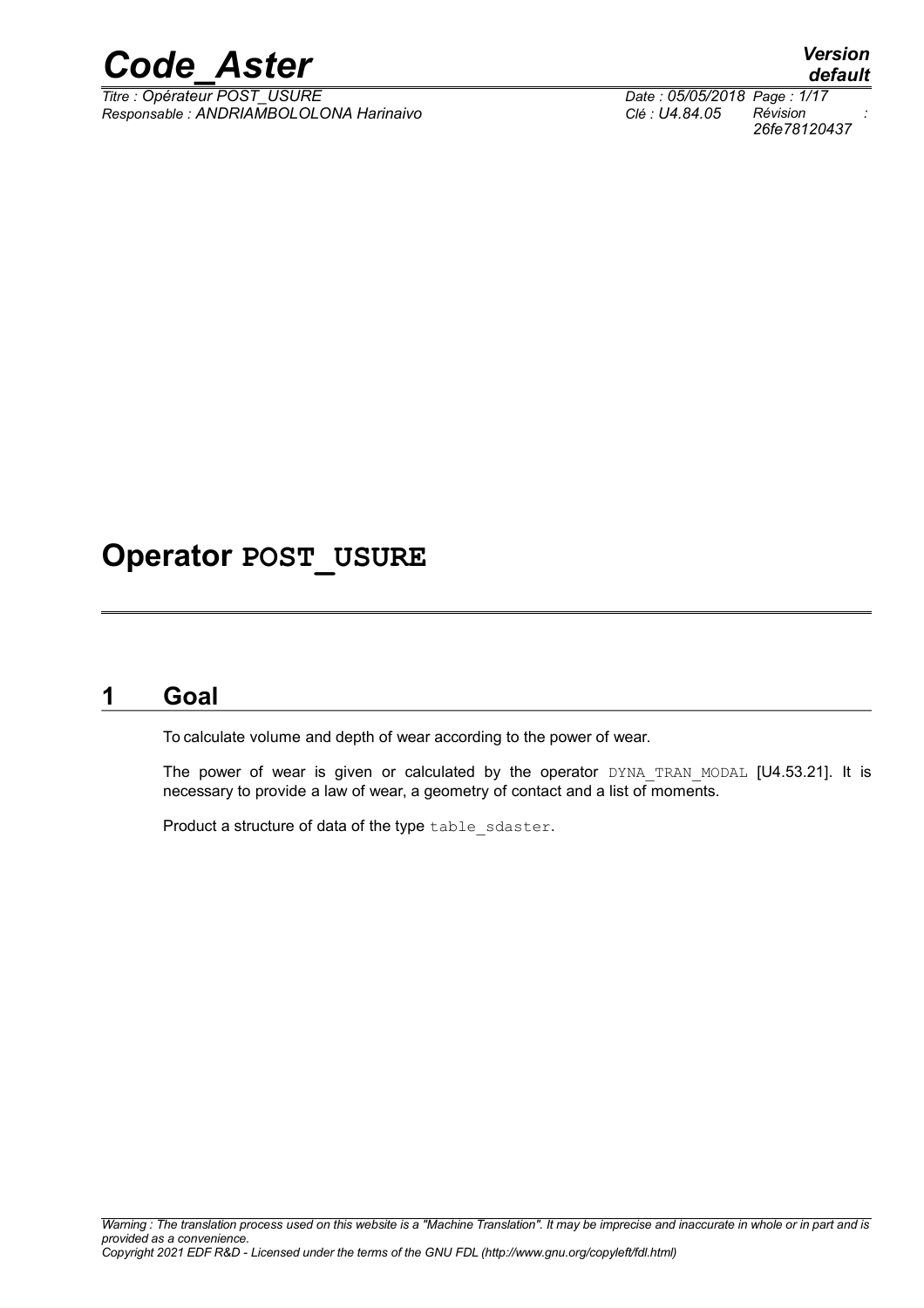*Titre : Opérateur POST\_USURE Date : 05/05/2018 Page : 2/17 Responsable : ANDRIAMBOLOLONA Harinaivo Clé : U4.84.05 Révision :*

*default 26fe78120437*

# **2 Syntax**

tresu [table\_sdaster] = POST\_USURE ( # definition of the Node of impact or a power of wear ♦ / ♦ RESU\_GENE = tg, [tran\_gene] ♦ GROUP \_ NO = grnoeu, [group\_no]  $/$   $\bullet$  PUIS USURE = been able, [R] # loading of a new tube  $\sqrt{8}$  TUBE NEUF = 'YES' # if TUBE NEUF ♦ TABL\_USURE = tresu, [table\_sdaster] # if RESU GENE or PUIS USURE are present  $\Diamond$  INST INIT = / -1.0, [DEFECT] / t0, [R]  $\Diamond$  INST FIN = T1, [R]  $\Diamond$  NB BLOC = / 1, [DEFECT] / Nb,<br>
/ 1.0 [DE  $\Diamond$  COEF INST =  $/ 1.0$  [DEFECT]  $\sqrt{C}$  coeff,  $[R]$ # definition of the table to enrich calculation in the case of with evolution of the games  $\Diamond$  ETAT\_INIT =  $_F$  (  $\begin{array}{ll}\n\text{TABLE } \text{USURE} = \text{tres}, \\
\text{OR} \text{SINIST} = \text{all}.\n\end{array}$  $\Diamond$  INST INIT = all, ), # definition of the law of wear except if TUBE NEUF=' OUI'  $/ \bullet$  LOI USURE = 'ARCHARD',  $[KN]$  $\blacklozenge$  MOBILE =  $\lrcorner$  F (  $\triangleleft$  COEF USURE = k t, [R] ),  $\bullet$  MATER USURE = 'mat1 mat2', [KN] # division figure of game in sectors  $\triangleleft$  SECTOR = F (  $\bullet$  COEF USURE MOBILE = k t, [R]  $\bullet$  COEF USURE OBST = k o, [R]  $\triangleleft$  ANGL\_INIT = ang\_i, [R]  $\triangleleft$  ANGLETIN = ang\_f, [R] ), # if MATER\_USURE nonpresent  $\Diamond$  OBSTACLE =  $\line{F}$  (  $\triangleleft$  COEF USURE = k o, [R] ), # so MOBILE not present  $\Diamond$  USURE OBST = / 'YES', [DEFECT] / ♦ LOI\_USURE = 'KWU\_EPRI', [KN]  $/ \rightarrow$  MOBILE = F (

*Warning : The translation process used on this website is a "Machine Translation". It may be imprecise and inaccurate in whole or in part and is provided as a convenience.*

*Copyright 2021 EDF R&D - Licensed under the terms of the GNU FDL (http://www.gnu.org/copyleft/fdl.html)*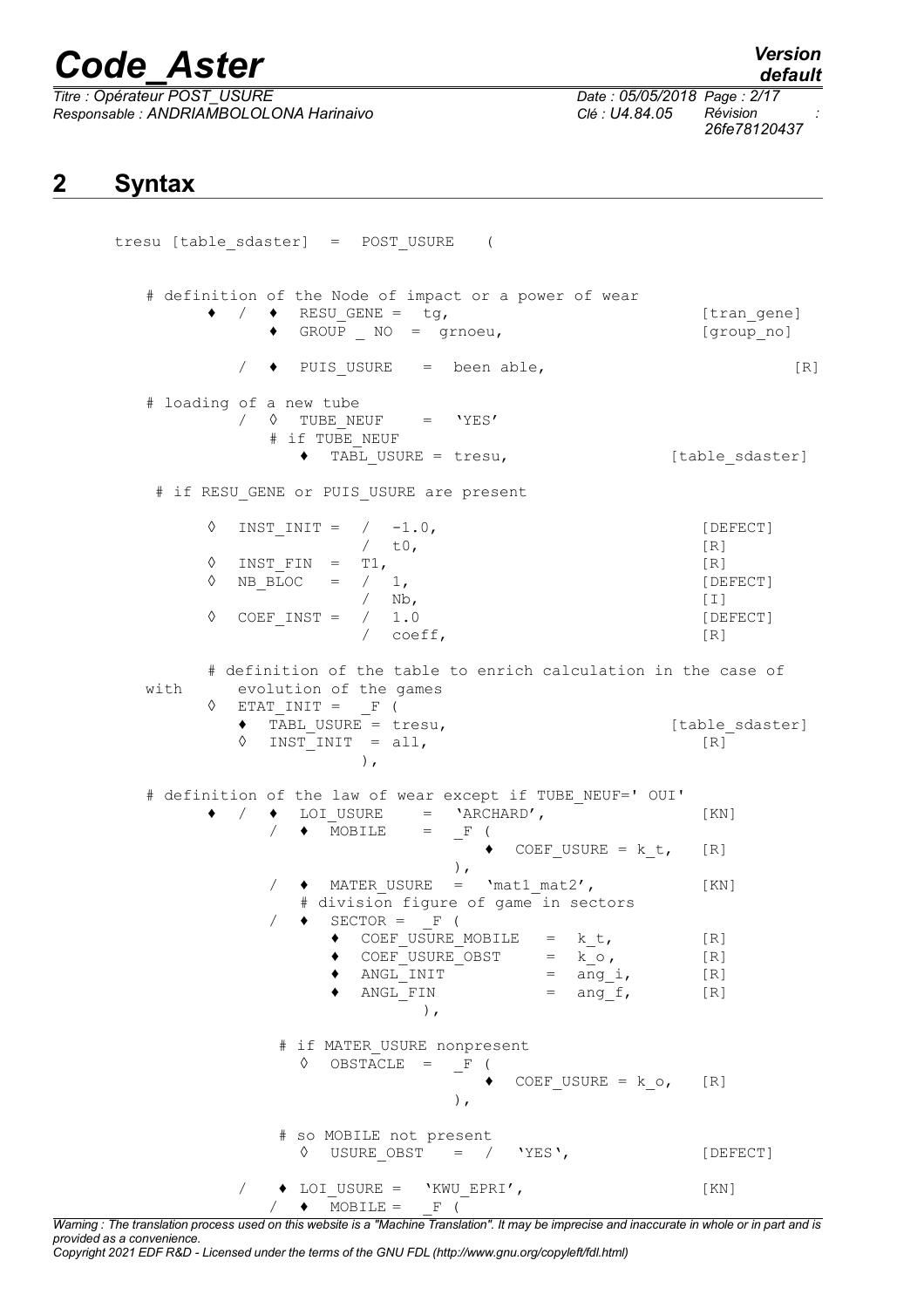*Code\_Aster Version default Titre : Opérateur POST\_USURE Date : 05/05/2018 Page : 3/17 Responsable : ANDRIAMBOLOLONA Harinaivo Clé : U4.84.05 Révision : 26fe78120437*  $\begin{array}{cccc} \leftarrow & \text{COEF_FNOR} = & k1_t, & [R] \\ \leftarrow & \text{COEF VTAN} & = & k2_t, \end{array}$  $\bullet$  COEF VTAN = k2 t, [R]  $\begin{array}{ccc} \bullet & \text{COEF}\overline{\text{USURE}} = & k3_t, \overline{\hspace{0.5cm}} [\text{R}] \ \lozenge & \text{COEF}\ \text{K} & = & /k \text{ t, [R]} \end{array}$  $=$  /  $\overline{k}$  t, [R]  $/ 5.$ , [DEFECT] ◊ COEF\_C = / c\_t, [R]  $/ 10.$ , [DEFECT] ),  $\Diamond$  OBSTACLE =  $_F$  (  $\bullet$  COEF FNOR = k1 o, [R]  $\bullet$  COEF\_VTAN =  $k2$ \_o, [R]  $\bullet$  COEF USURE=  $k3$ o, [R]  $\Diamond$  COEF K = / k o, [R] / 5. , [DEFECT]  $\Diamond$  COEF<sub>\_</sub>C = / c\_o, [R]  $/ 10.$ , [DEFECT] )  $/$   $\rightarrow$  MATER USURE = 'mat1 mat2', [KN]  $\sqrt{VES'}$ , [DEFECT]  $\Diamond$  FNOR MAXI = fn, [R]  $\Diamond$  VTAN\_MAXI = vg,  $[R]$  $\angle$   $\leftrightarrow$  LOI\_USURE = 'EDF\_MZ',<br>  $\angle$   $\leftrightarrow$  MOBILE = F (  $\blacklozenge$  MOBILE = ◊ COEF\_USURE=/a\_t, [R]  $\sqrt{1}$ .E-13, [DEFECT]  $\begin{array}{ccc} \Diamond & \text{COEF\_B} & =/b_t, & [R] \ & & /1.2, \end{array}$ [DEFECT]  $\Diamond$  COEF N =/n t, [R]  $/$  2.44E-08, [DEFECT]<br>'s\_t, [R]

 $\Diamond$  COEF S =/s t,  $\sqrt{1.14E-16}$ , [DEFECT] ),<br> $\frac{F}{F}$  ( ◊ OBSTACLE = \_F ( COEF USURE=/a  $\circ$ , [R] / 1.E-13, [DEFECT]  $\lozenge$  COEF B =/b o, [R] / 1.2, [DEFECT]  $\lozenge$  COEF\_N =/n\_o, [R] / 2.44E-08,[DEFECT]  $\lozenge$  COEF S =/s\_o, [R]  $/ \overline{1.14E-16}$ , [DEFECT] ), / ♦ MATER\_USURE = 'mat1\_mat2', [KN]  $\sqrt{VES'}$ , [DEFECT]

# definition of the contact except if TUBE NEUF=' OUI'  $/ \bullet$  CONTACT = 'GRAPPE ALESAGE', [KN]  $\bullet$  RAYON MOBILE = r t, [R]  $\bullet$  RAYON OBST = r o, [R]  $/$   $\bullet$  CONTACT = 'GRAPPE 1 ENCO', [KN]  $/ \rightarrow$  CONTACT = 'GRAPPE 2 ENCO', [KN]  $/$   $\rightarrow$  CONTACT = 'TUBE BAV', [KN]  $\bullet$  RAYON MOBILE = r t, [R]

*Warning : The translation process used on this website is a "Machine Translation". It may be imprecise and inaccurate in whole or in part and is provided as a convenience.*

*Copyright 2021 EDF R&D - Licensed under the terms of the GNU FDL (http://www.gnu.org/copyleft/fdl.html)*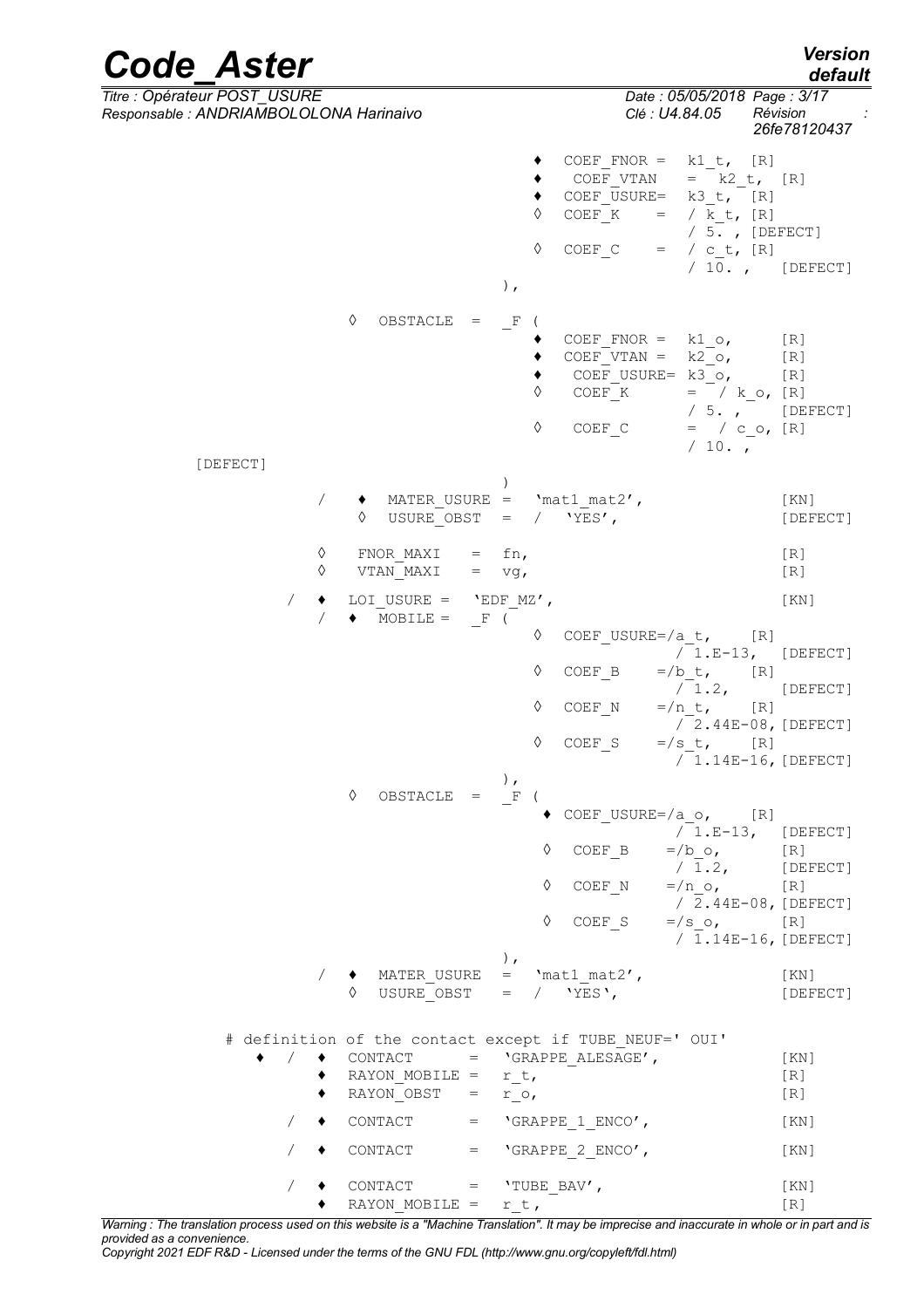*26fe78120437*

*Titre : Opérateur POST\_USURE Date : 05/05/2018 Page : 4/17 Responsable : ANDRIAMBOLOLONA Harinaivo Clé : U4.84.05 Révision :*  $\bullet$  LARGEUR OBST = lo,  $[R]$  $\Diamond$  ANGL INCLI = Eng, [R]  $\angle$   $\bullet$  CONTACT = 'TUBE ALESAGE', [KN]  $\bullet$  RAYON MOBILE = r t,  $\overline{\phantom{a}}$  [R]  $\sqrt{PRAYON}$  OBST = r\_o , [R]

| ♦      | LARGEUR OBST =<br>$ANGL INCLI =$                                                             |                   | $1 \circ$ ,<br>Enq,                                                        | [R]<br>[R]                                            |
|--------|----------------------------------------------------------------------------------------------|-------------------|----------------------------------------------------------------------------|-------------------------------------------------------|
| ♦<br>♦ | CONTACT<br>RAYON MOBILE =<br>$RAYON$ OBST $=$<br>LARGEUR OBST =<br>ANGL ISTHME<br>ANGL INCLI | $=$<br>$=$        | $=$ 'TUBE 3 ENCO',<br>r t,<br>$r \circ$ ,<br>$1 \circ$ ,<br>angli,<br>Enq, | [KN]<br>[R]<br>[R]<br>[R]<br>[R]<br>$\lceil R \rceil$ |
| ♦<br>♦ | CONTACT<br>RAYON MOBILE =<br>RAYON OBST<br>LARGEUR OBST =<br>ANGL ISTHME<br>ANGL INCLI       | $=$<br>$=$<br>$=$ | $=$ 'TUBE 4 ENCO',<br>r t,<br>$r \circ$ ,<br>$1 \circ$ ,<br>angli,<br>Enq, | [KN]<br>[R]<br>[R]<br>[R]<br>[R]<br>[R]               |
|        | CONTACT<br>RAYON MOBILE<br>ANGL INCLI                                                        |                   | 'TUBE TUBE',<br>$=$<br>$=$<br>r t,<br>Eng,                                 | [KN]<br>[R]<br>[R]                                    |

# if RESU GENE or PUIS USURE are present # definition of the moments of calculation depth of wear  $\bullet$  / INST = l\_inst, [l\_R] / LIST\_INST = linst, [listr8] # if TUBE\_NEUF  $\Diamond$  INST = inst,  $[R]$ # definition of a title ◊ TITLE = 'montitre', [l\_Kn] # impression of information  $\begin{array}{cccc} \Diamond & \text{INFORMATION} & = & / & 1, \\ & / & 2, & \end{array}$  [DEFECT]

[DEFECT]

*Warning : The translation process used on this website is a "Machine Translation". It may be imprecise and inaccurate in whole or in part and is provided as a convenience. Copyright 2021 EDF R&D - Licensed under the terms of the GNU FDL (http://www.gnu.org/copyleft/fdl.html)*

)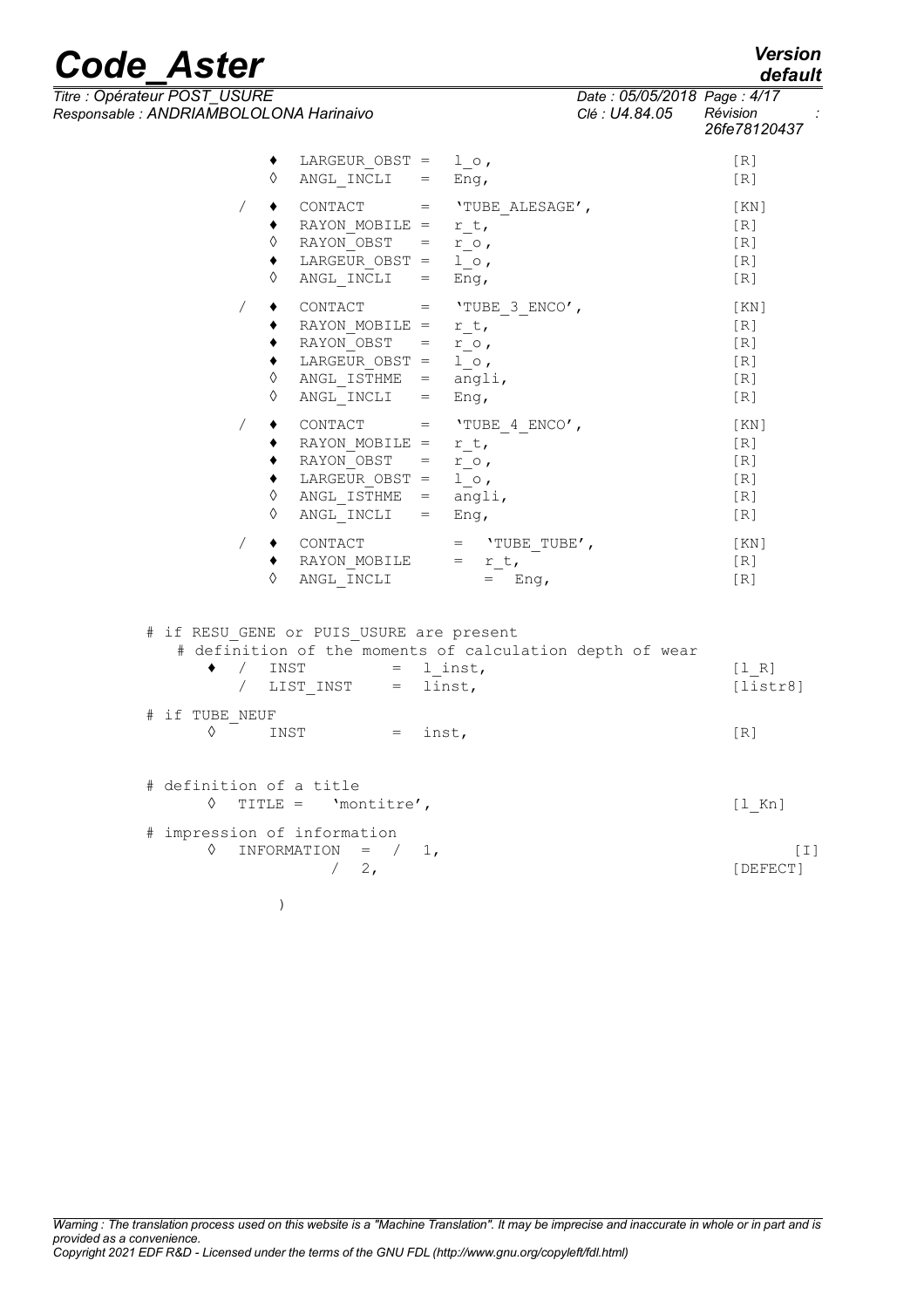*Titre : Opérateur POST\_USURE Date : 05/05/2018 Page : 5/17 Responsable : ANDRIAMBOLOLONA Harinaivo Clé : U4.84.05 Révision :*

*26fe78120437*

# **3 Operands**

We draw here attention to some delicate points of the use of POST USURE.

- 1) The result of POST USURE does not depend on the final mechanical state of calculation but of all the history of the shocks. It is thus very important to take into account **all** moments of calculations, i.e. not to ask selective filing in DYNA\_TRAN\_MODAL.
- 2) The result of POST USURE is very sensitive to the parameters of calculations, in particular to the wealth of the modal base, and the step of time. It is thus strongly advised to test various modal bases (increasingly rich) and various steps of time (increasingly small). For example, for the step of time, one will be able to test various spaced values of a factor 10, then 2, in order to determine a beach of step of time over which the result is stable.
- 3) In the case of a vibratory calculation, one can have a result which is not representative of real wear if the experiment is not long enough. In the same way, in the case of excitations generated by chance, it is advised to carry out several pullings before drawing the conclusions of dimensioning.

# **3.1 Case PUIS\_USURE or RESU\_GENE**

# **3.1.1 Operand PUIS\_USURE**

♦ PUIS\_USURE = been able

The power of wear is:

- exit of the result of a transitory calculation by modal recombination, produced by the operator DYNA\_TRAN\_MODAL [U4.53.21] (operands following),
- or given by the user who uses the operand then PUIS USURE.

## **3.1.2 Operand RESU\_GENE**

♦ RESU\_GENE = tg

Result of a transitory calculation by modal recombination, produced by the operator DYNA TRAN MODAL [U4.53.21].

# **3.1.3 Operand GROUP \_ NO**

 $\triangleleft$  GROUP NO = grnoeu,

Definition of the node of shock post-to be treated.

## **3.1.4 Operand INST\_INIT**

◊ INST\_INIT = t0

Moment of beginning of the average of the signals (cf [§4]).  $(T_0 = 0$ . value by default).

# **3.1.5 Operand INST\_FIN**

◊ INST\_FIN = T1

Moment of end of the average of the signals.

# **3.1.6 Operand NB\_BLOC**

◊ NB\_BLOC = Nb

Many temporal blocks of division interval  $[\texttt{\texttt{T}}_{0},\texttt{\texttt{T}}_{1}]$  for the average of the signals (1  $\,$  by default).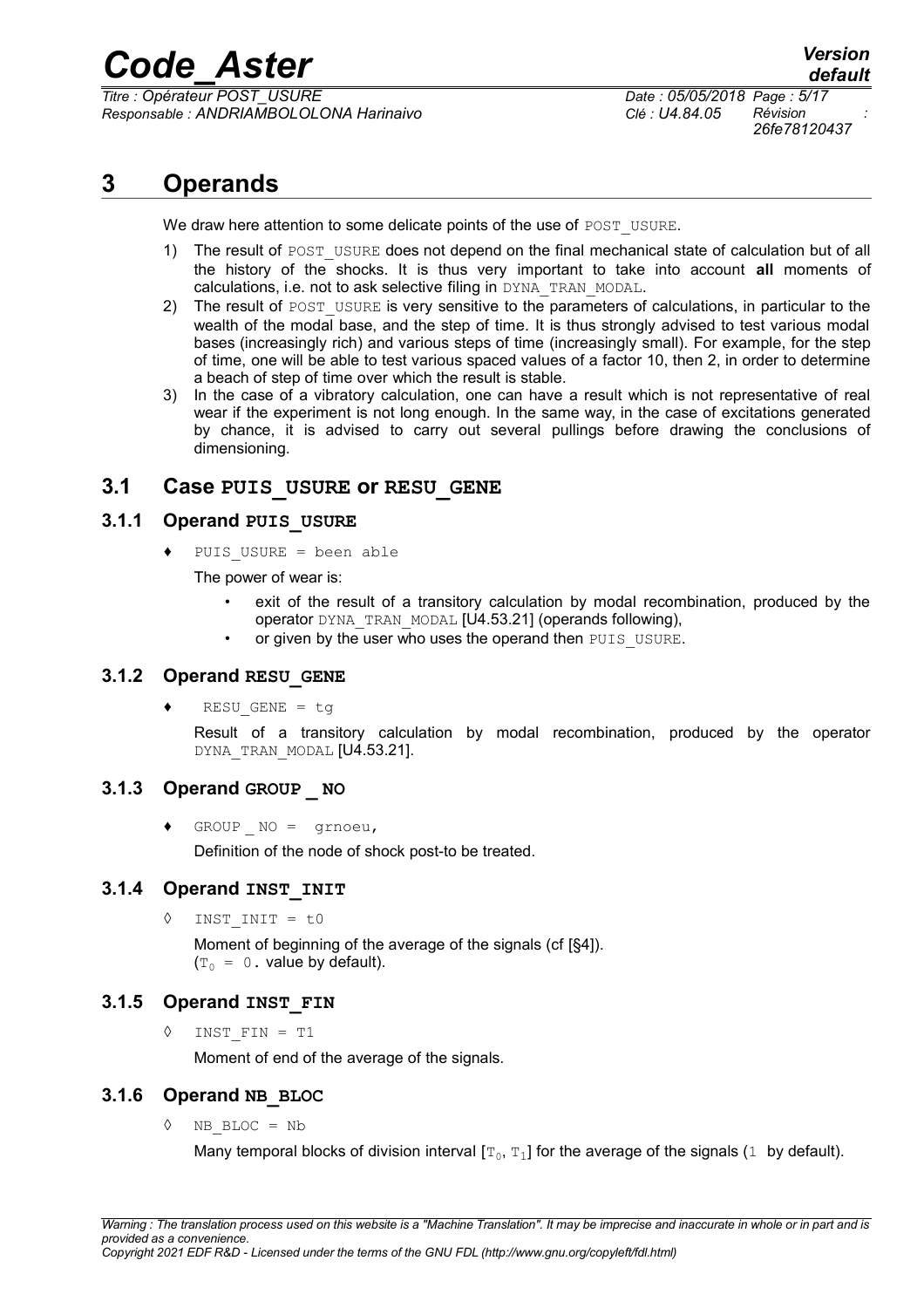*Titre : Opérateur POST\_USURE Date : 05/05/2018 Page : 6/17 Responsable : ANDRIAMBOLOLONA Harinaivo Clé : U4.84.05 Révision :*

*26fe78120437*

# **3.2 Case TUBE\_NEUF**

For the treatment of the wear of the control rods, the user has the possibility of taking into account the change of a tube by a new tube by informing the keyword TUBE\_NEUF =  $'YES'$ 

# **3.2.1 Operand TUBE\_NEUF**

#### ◊ TUBE\_NEUF = 'YES'

If the user informs this keyword, the operator modifies the values of wear of the tube (V\_USUR\_TUBE, P\_USUR\_TUBE, V\_USUR\_TUBE\_SECT, P\_USUR\_TUBE\_SECT,  $V$  USUR TUBE CUMU = 0) in the table resulting from POST USURE for the posterior moments at the moment of loading of the new tube.

## **3.2.2 Operand TABL\_USURE**

#### ♦ TABL\_USURE = Tresu

If the user informs LE keyword TUBE NEUF = 'YES', one must seize the name of the table to be reactualized. This table is same that which is at exit of the operator. The moment of the change of the tube by a new tube is seized in the keyword INST.

# **3.3 Law of wear 'ARCHARD'**

## **3.3.1 Operand LOI\_USURE**

♦ LOI\_USURE = 'ARCHARD'

Defines the law of wear in order to calculate worn volume.

The coefficient of wear of the law of Archard is provided by the user or is taken in a database.

## **3.3.2 Keyword MOBILE**

♦ MOBILE

Definition of the coefficient of wear of the mobile.

#### **3.3.2.1 Operand COEF\_USURE**

 $\triangleleft$  COEF USURE = k t Value of the coefficient of wear of the mobile.

## **3.3.3 Keyword OBSTACLE**

◊ OBSTACLE

Definition of the coefficient of wear of the obstacle.

#### **3.3.3.1 Operand COEF\_USURE**

♦ COEF\_USURE = k\_o Value of the coefficient of wear of the obstacle.

# **3.3.4 Operand MATER\_USURE**

♦ MATER\_USURE = 'mat1\_mat2'

Recovery of the coefficients in a data bank:

mat1: being the material of the bunch or tube (the mobile),

*Warning : The translation process used on this website is a "Machine Translation". It may be imprecise and inaccurate in whole or in part and is provided as a convenience. Copyright 2021 EDF R&D - Licensed under the terms of the GNU FDL (http://www.gnu.org/copyleft/fdl.html)*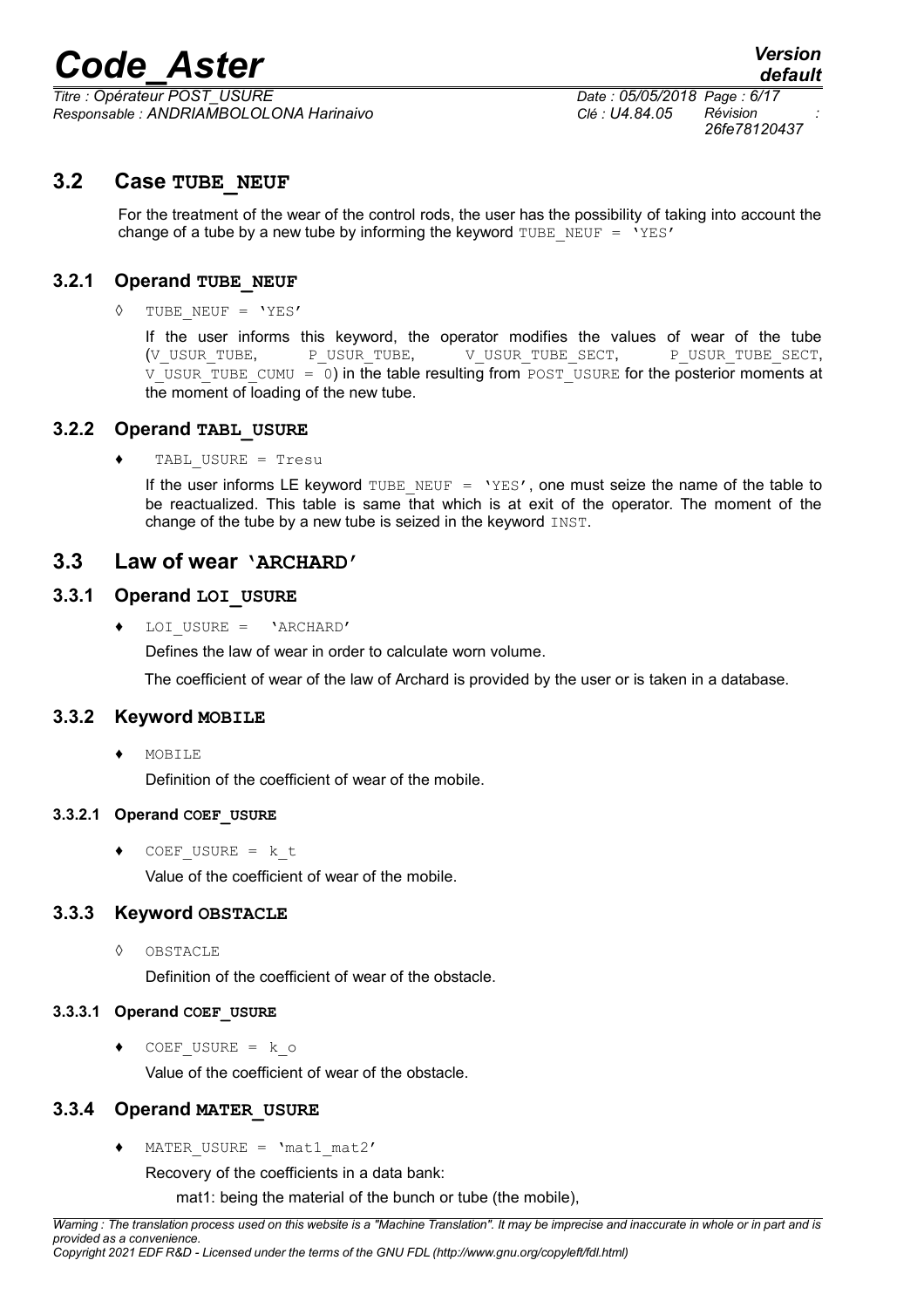*Titre : Opérateur POST\_USURE Date : 05/05/2018 Page : 7/17 Responsable : ANDRIAMBOLOLONA Harinaivo Clé : U4.84.05 Révision :*

mat2: being the material of the obstacle.

# **3.3.5 Operand USURE\_OBST**

◊ USURE\_OBST = / 'YES' [DEFECT]

Indicate if one wants to take into account the wear of the obstacle.

# **3.3.6 Operand SECTOR**

◊ SECTOR =

Definition of the various quantities necessary to cut out the figure of game in angular sectors.

# **3.3.6.1 Keyword COEF\_USURE\_MOBILE**

 $\bullet$  COEF USURE MOBILE = K t [R] Definition of the coefficient of wear of the mobile within the meaning of the law of Archard for the sector.

# **3.3.6.2 Keyword COEF\_USURE\_OBST**

◆ COEF\_USURE\_OBST = K\_o [R]

Definition of the coefficient of wear of the obstacle within the meaning of the law of Archard for the sector.

# **3.3.6.3 Keyword ANGL\_INIT**

 $\Diamond$  ANGLINIT = ang i [R]

Definition of the initial angular value of the sector.

# **3.3.6.4 Keyword ANGL\_FIN**

 $\blacklozenge$  ANGL FIN = ang f [R] Definition of the final angular value of the sector.

# **3.4 Law of wear 'KWU\_EPRI'**

# **3.4.1 Operand LOI\_USURE**

♦ LOI\_USURE = 'KWU\_EPRI'

Defines the law of wear in order to calculate worn volume.

# **3.4.2 Keyword MOBILE**

♦ MOBILE

Definition of the coefficient of wear of the mobile (provided by the user or taken in the database).

*26fe78120437*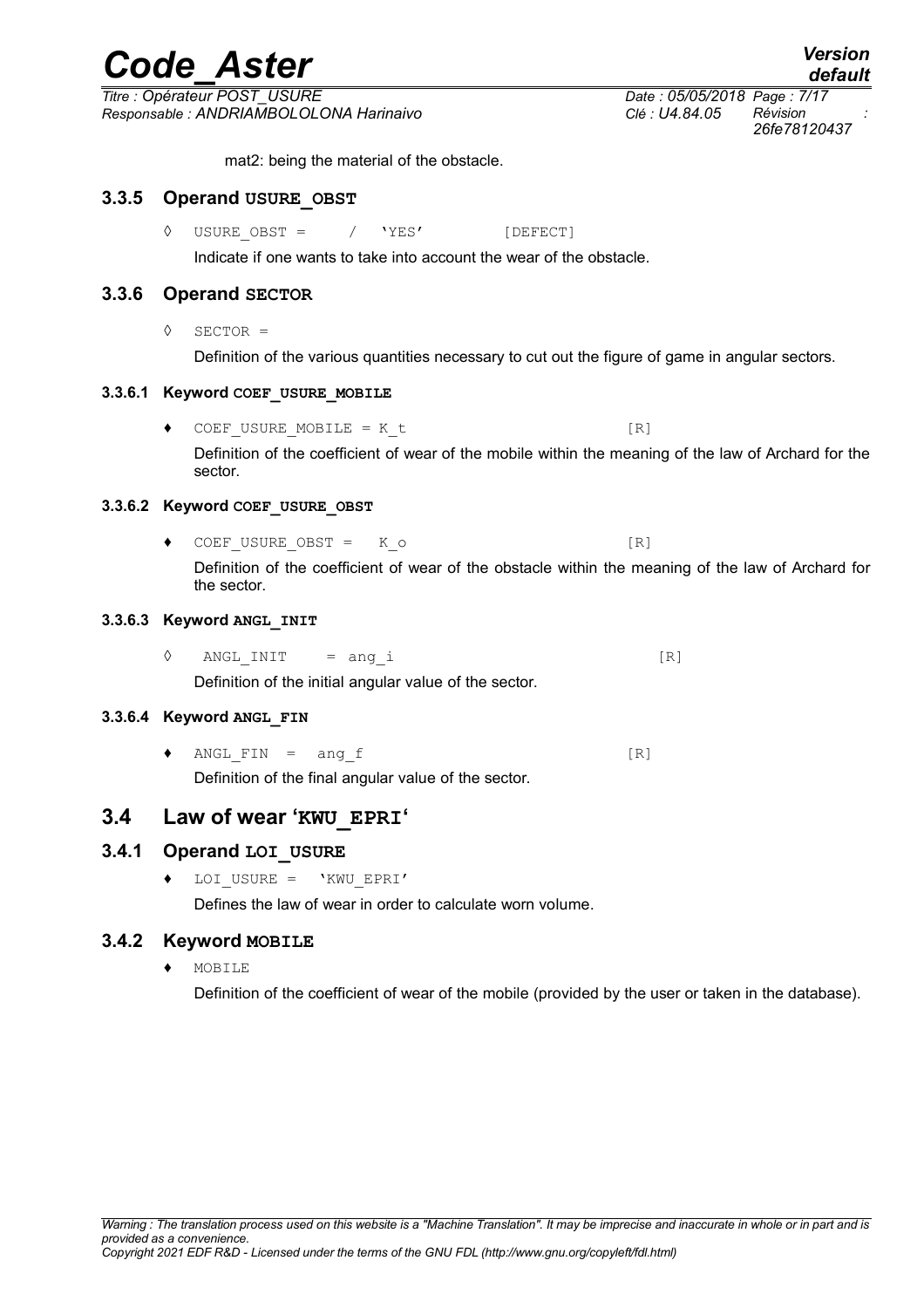*Titre : Opérateur POST\_USURE Date : 05/05/2018 Page : 8/17 Responsable : ANDRIAMBOLOLONA Harinaivo Clé : U4.84.05 Révision :*

# **3.4.2.1 Operands COEF\_\***

 $\triangleleft$  COEF FNOR = k1 t

Definition of the dimensional coefficient of correction in the case of pure impacts.

- $\triangleleft$  COEF VTAN = k2 t Definition of the dimensional coefficient of correction in the case as of slips.
- ◆ COEF USURE= k3 t Definition of the coefficient of wear of reference.

$$
\begin{array}{cccc}\n\lozenge & \text{COEF}_K & = & / & k_t \\
 & / & 5. & \text{[DEFECT]}\n\end{array}
$$

Definition of the constant.

$$
\begin{array}{cccc}\n\lozenge & \text{COEF}_{C} = & / & c_t \\
 & / & 10. & [\text{DEFECT}]\n\end{array}
$$

Definition of the constant.

# **3.4.3 Keyword OBSTACLE**

◊ OBSTACLE

Definition of the coefficient of wear of the obstacle (provided by the user or taken in the database).

## **3.4.3.1 Operands COEF\_\***

 $\triangleleft$  COEF FNOR = k1 o

Definition of the dimensional coefficient of correction in the case of pure impacts.

 $\triangleleft$  COEF VTAN = k2 o

Definition of the dimensional coefficient of correction in the case of slips.

 $\triangleleft$  COEF USURE= k3 o

Definition of the coefficient of wear of reference.

◊ COEF\_K = / k\_o 5. [DEFECT]

Definition of the constant.

◊ COEF\_C = / c\_o 10. [DEFECT]

Definition of the constant.

# **3.4.4 Operand MATER\_USURE**

♦ MATER\_USURE = 'mat1\_mat2'

Recovery of the coefficients in a data bank =

mat1 = being the material of the bunch or the tube (the mobile), mat2 = being the material of the obstacle.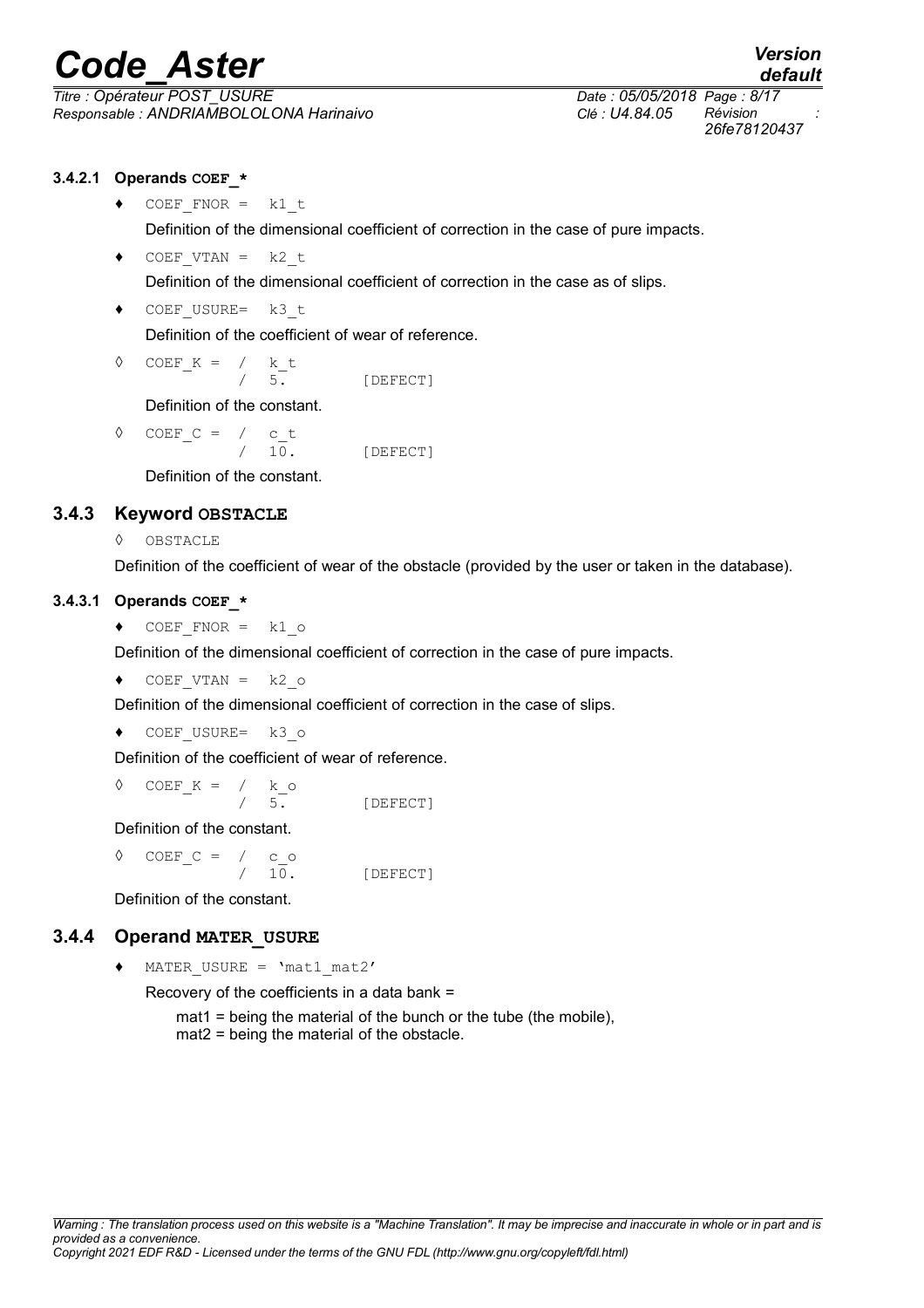*Titre : Opérateur POST\_USURE Date : 05/05/2018 Page : 9/17 Responsable : ANDRIAMBOLOLONA Harinaivo Clé : U4.84.05 Révision :*

*26fe78120437*

# **3.4.5 Operand USURE\_OBST**

◊ USURE\_OBST = / 'YES' [DEFECT]

Indicate if one wants to take into account the wear of the obstacle.

# **3.4.6 Operands FNOR\_MAXI/VTAN\_MAXI**

◊ FNOR\_MAXI = fn

Definition of the maximum normal force to take into account for the distribution of the 5 classes for the law of wear KWU EPRI.

◊ VTAN\_MAXI = vg

Definition the speed of slip maximum to take into account for the distribution of the 5 classes for the law of wear KWU\_EPRI.

# **3.5 Law of wear 'EDF\_MZ'**

## **3.5.1 Operand LOI\_USURE**

♦ LOI\_USURE = 'EDF\_MZ'

Defines the law of wear in order to calculate worn volume.

## **3.5.2 Keyword MOBILE**

♦ MOBILE

Definition of the coefficient of wear of the mobile (provided by the user or taken in the database).

## **3.5.2.1 Operands COEF\_\***

 $\bullet$  COEF USURE = / at

 $/ 1.E-13$  [DEFECT]

Definition of the coefficient of wear A.

 $\begin{array}{cccc} \lozenge & \text{COEF\_B} & = & / & \text{b\_t} \\ & & / & 1.2 \end{array}$ 

/ 1.2 [DEFECT]

Definition of the exhibitor of the power of wear B.

◊ COEF\_N = / n\_t

/ 2.44E-08 [DEFECT]

Definition of the rate of deceleration N.

$$
\begin{array}{cccc}\n\lozenge & \text{COEF\_S} & = & / & S_t \\
 & / & 1.14E-16 & \text{[DEFECT]}\n\end{array}
$$

Definition of the threshold S.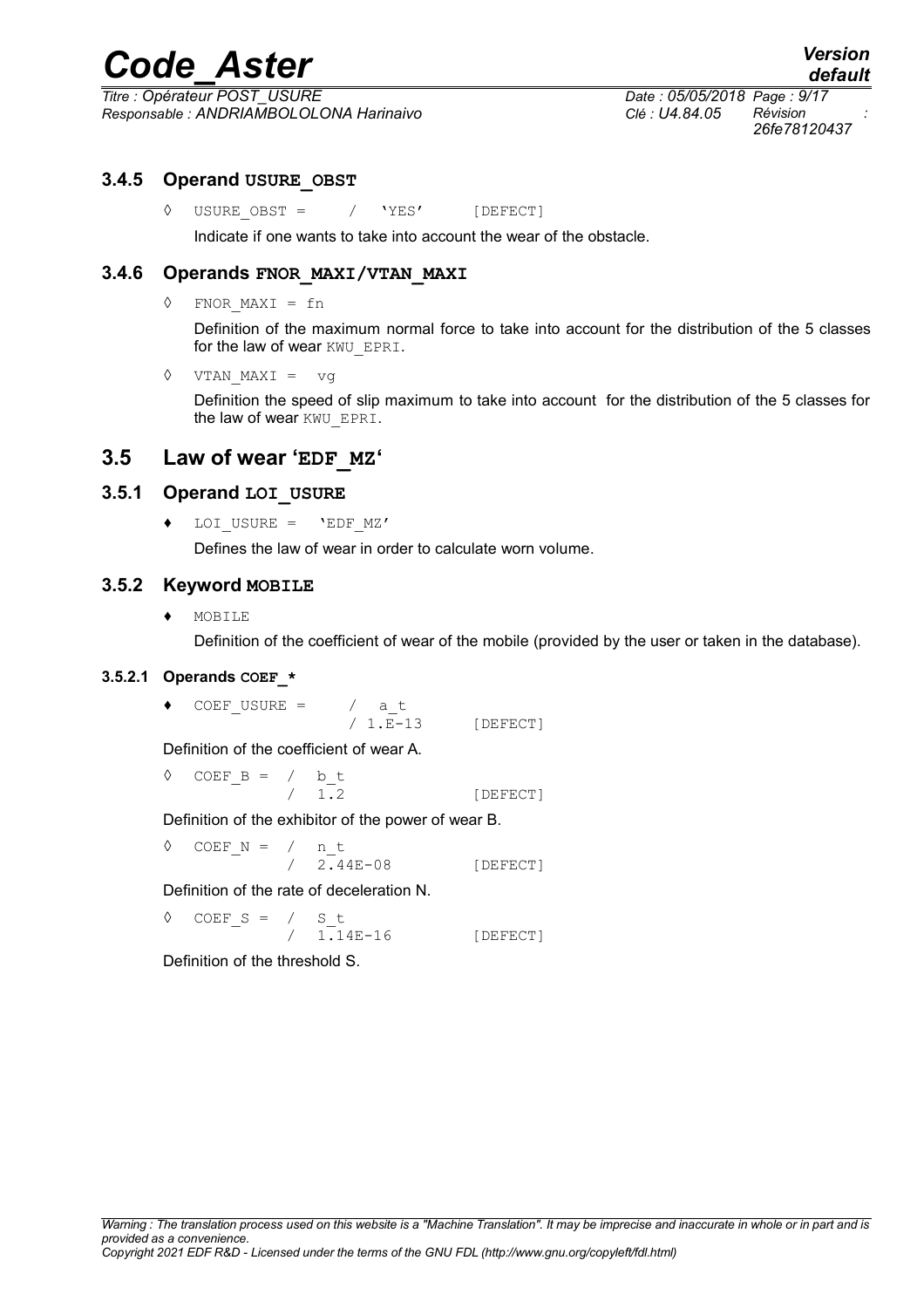*Titre : Opérateur POST\_USURE Date : 05/05/2018 Page : 10/17 Responsable : ANDRIAMBOLOLONA Harinaivo Clé : U4.84.05 Révision :*

*26fe78120437*

# **3.5.3 Keyword OBSTACLE**

◊ OBSTACLE

Definition of the coefficient of wear of the obstacle (provided by the user or taken in the database).

# **3.5.3.1 Operands COEF\_\***

 $\begin{array}{cccc} \bullet & \text{COEF\_USURE} & = & / & a\_o \\ & & / & 1.E \end{array}$ 

 $1. E-13$  [DEFECT]

Definition of the coefficient of wear A.

◊ COEF\_B = / b\_o / 1.2 [DEFECT]

Definition of the exhibitor of the power of wear B.

◊ COEF\_N = / n\_o / 2.44E-08 [DEFECT]

Definition of the rate of deceleration N.

 $\begin{array}{cccc} \lozenge & \textrm{COEF\_S} & = & / & s\_o \\ & / & 1.14E-16 \end{array}$ / 1.14E-16 [DEFECT]

Definition of the threshold S.

# **3.5.4 Operand MATER\_USURE**

♦ MATER\_USURE = 'mat1\_mat2' Recovery of the coefficients in a data bank = mat1 = being the material of the bunch or the tube (the mobile), mat2 = being the material of the obstacle.

# **3.5.5 Operand USURE\_OBST**

◊ USURE\_OBST = / 'YES' [DEFECT]

Indicate if one wants to take into account the wear of the obstacle.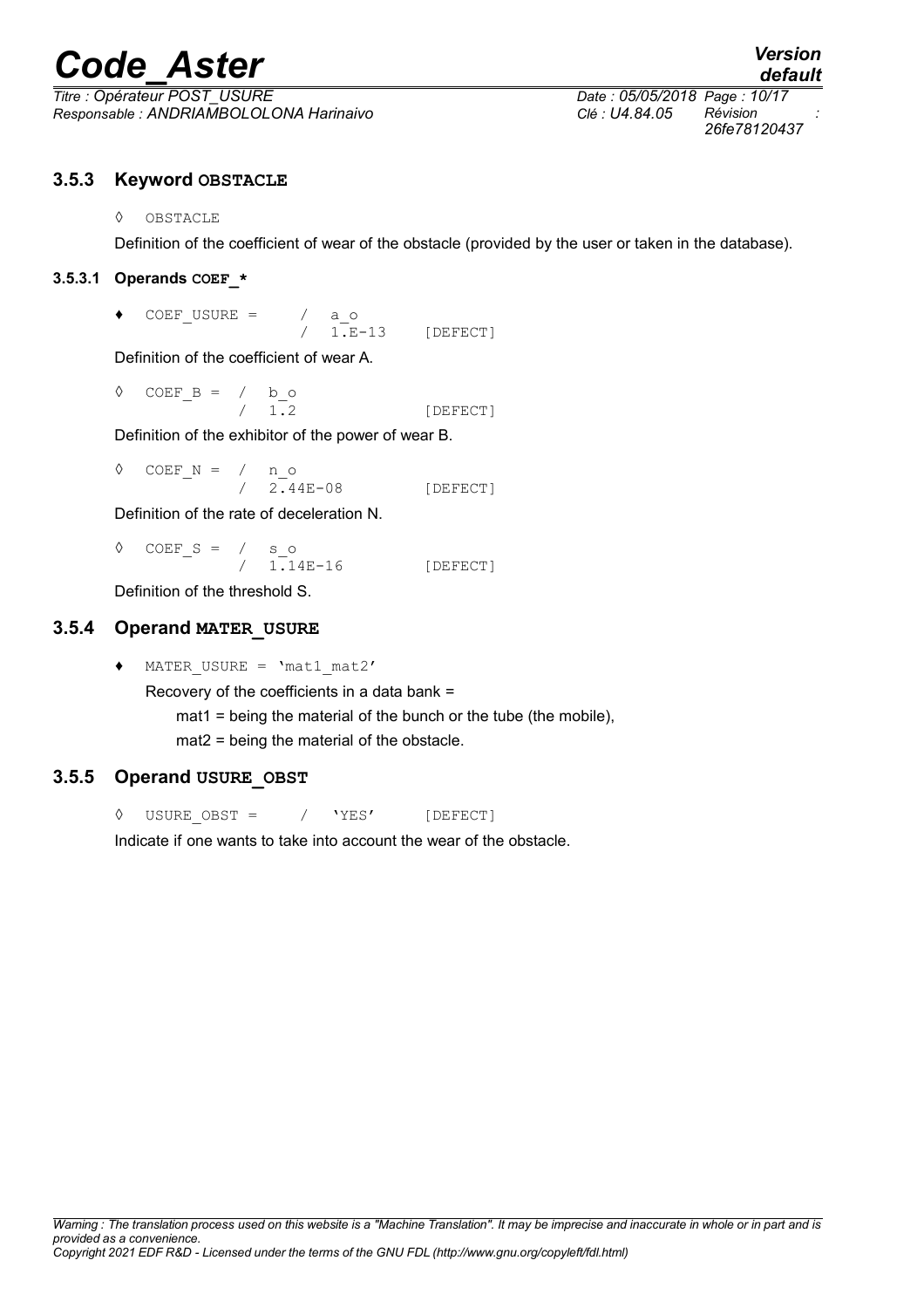*Titre : Opérateur POST\_USURE Date : 05/05/2018 Page : 11/17 Responsable : ANDRIAMBOLOLONA Harinaivo Clé : U4.84.05 Révision :*

*26fe78120437*

# **3.6 Operand CONTACT**

#### ♦ CONTACT = géom

Definition of the geometry of contact.

According to the type of contact, various geometrical relations between worn volumes and worn depths.

#### **3.6.1 Operand CONTACT = 'GRAPPE\_ALESAGE'**

The bunch is centered in a boring. The trace of wear has a section in the shape of lunule. Worn volume is brought back to a surface used in a section.

#### **3.6.2 Operand CONTACT = 'GRAPPE\_1\_ENCO'**

The bunch is centered compared to the obstacle.

The map of guidance is made of a notch. Worn volume is brought back to a surface used in a section.

The coefficients are founded at the same time on the experimental results and those of the experience feedback. They apply only to the control rods.

#### **3.6.3 Operand CONTACT = 'GRAPPE\_2\_ENCO'**

The bunch is centered compared to the obstacle.

The map of guidance is made of two notches diametrically opposite. Worn volume is brought back to a surface used in a section.

The coefficients are founded at the same time on the experimental results and those of the experience feedback. They apply only to the control rods.

## **3.6.4 Operand CONTACT = 'TUBE\_BAV'**

#### **Case 1:**

The tube is presented vertically, the bar impacts perpendicular to the tube, one supposes that the bar does not wear.

#### **Case 2:**

The bar is presented tilted (operand ANGL\_INCLI) compared to the tube, the bar impacts perpendicular to the tube, one supposes that the bar does not wear.

#### **Case 3:**

The tube is presented vertically, the bar impacts perpendicular to the tube, one takes into account the wear of the bar.

#### **Case 4:**

The bar is presented tilted (operand ANGL INCLI) compared to the tube, the bar impacts perpendicular to the tube, one takes into account the wear of the bar.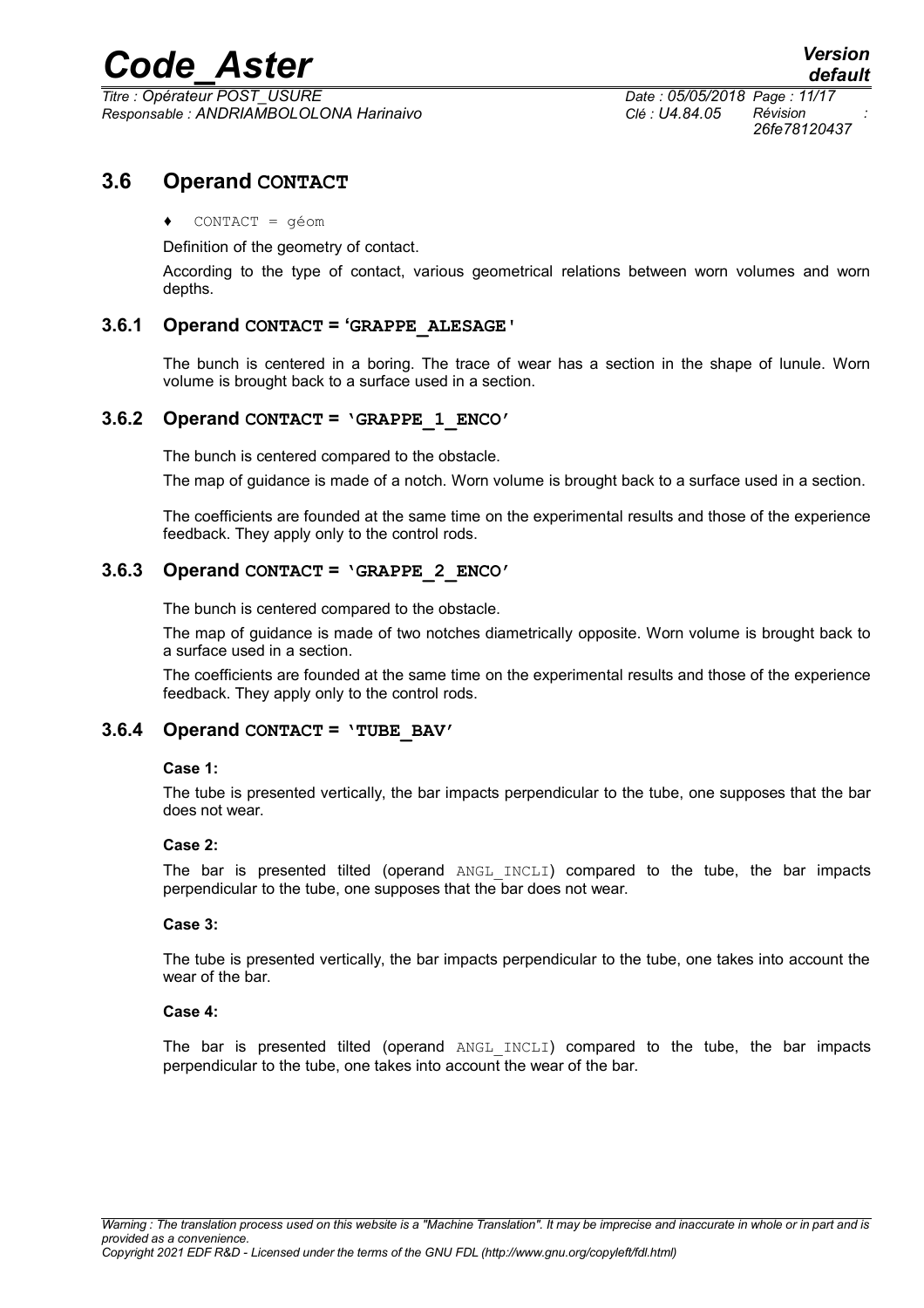*Titre : Opérateur POST\_USURE Date : 05/05/2018 Page : 12/17 Responsable : ANDRIAMBOLOLONA Harinaivo Clé : U4.84.05 Révision :*

*26fe78120437*

## **3.6.5 Operand CONTACT = 'TUBE\_ALESAGE'**

#### **Case 1:**

The tube is centered perfectly in an animated boring of a pure orbital movement and wears in a uniform way on all the periphery in contact with the obstacle.

#### **Case 2:**

The tube is centered in an animated boring of a movement of impact-slips of the elliptic type which leads to the formation of traces of wear of the cylindrical type diametrically opposite on the tube and having a section in the shape of lunule.

#### **Case 3:**

The tube, animated of a movement of impact-slips, presents this time a slope compared to the support (operand  $ANGLINCLI$ ). One obtains two symmetrical traces of wear in the shape of V on the tube.

#### **3.6.6 Operand CONTACT = 'TUBE\_3\_ENCO'**

#### **Case 1:**

The initial contact is carried out against an edge of one of the isthmuses of a trifoliate boring. One supposes the tube perfectly centered compared to his obstacle. The trace of wear does not extend to the entire isthmus. One does not take into account the wear of the obstacle.

#### **Case 2:**

Same assumptions as for case 1 except the position of the tube compared to the obstacle. One supposes this time that the tube presents an angle of inclination (operand ANGL  $INCLI$ ).

#### **3.6.7 Operand CONTACT = 'TUBE\_4\_ENCO'**

#### **Case 1:**

The initial contact is carried out against an edge of one of the isthmuses of quadrifoliate boring. One supposes the tube perfectly centered compared to his obstacle. The trace of wear does not extend to the entire isthmus. One does not take into account the wear of the obstacle.

#### **Case 2:**

Same assumptions as for case 1 except the position of the tube compared to the obstacle. One supposes this time that the tube presents an angle of inclination (operand  $ANGLINCLI$ ).

#### **3.6.8 Operand CONTACT = 'TUBE\_TUBE'**

Following the rupture of a stopped tube, there can be contact between this tube and one of its neighbors. The wear of the two tubes by accommodation of surfaces in contact led to the creation of two plane surfaces.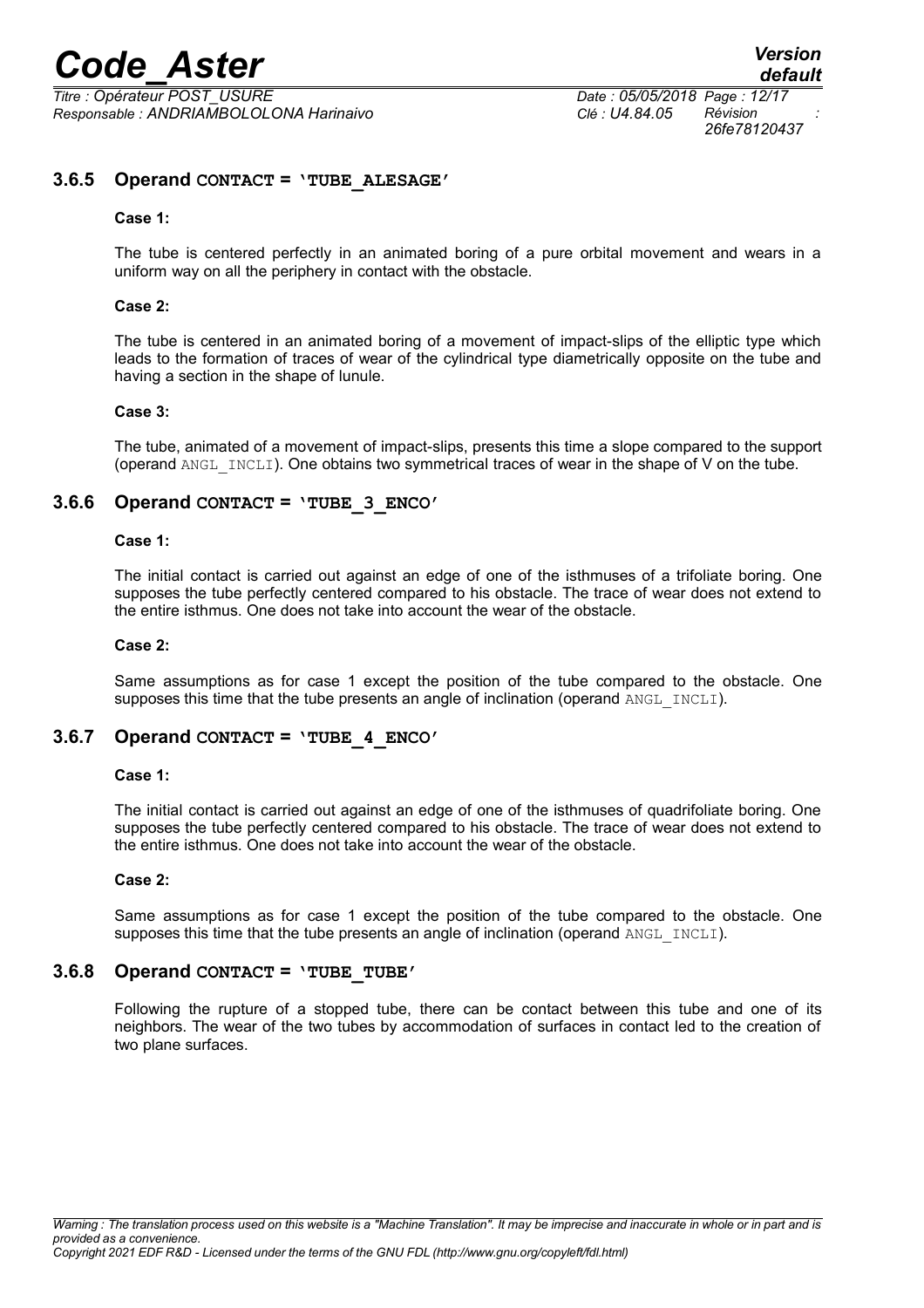*Titre : Opérateur POST\_USURE Date : 05/05/2018 Page : 13/17 Responsable : ANDRIAMBOLOLONA Harinaivo Clé : U4.84.05 Révision :*

# **3.7 Description of the obstacle**

# **3.7.1 Operand RAYON\_MOBILE**

♦ RAYON\_MOBILE = r\_t

Definition of the ray of the mobile (obligatory parameter).

## **3.7.2 Operand RAYON\_OBST**

♦ RAYON\_OBST = r\_o

Definition of the ray of the obstacle (obligatory parameter if the wear of the obstacle is taken into account).

## **3.7.3 Operand LARGEUR\_OBST**

♦ LARGEUR\_OBST = l\_o

Definition of the width of the obstacle (parameter obligatory for the operands TUBE  $*$ ).

#### **3.7.4 Operand ANGL\_INCLI**

```
◊ ANGL_INCLI = Eng
```
Definition of the angle of inclination mobile/obstacle (optional parameter = value 0. is taken by default).

#### **3.7.5 Operand ANGL\_ISTHME**

♦ ANGL\_ISTHME = angli

Definition of the angle of the isthmus of the geometry of contact (parameter obligatory for the operands TUBE 3 ENCO and TUBE 4 ENCO).

# **3.8 Definition of the moments of analysis**

#### **3.8.1 Case PUIS\_USURE or RESU\_GENE**

#### **3.8.1.1 Operands INST/LIST\_INST/COEF\_INST**

♦ INST = l\_inst

Definition of the moments of calculation in the shape of a list of values.

♦ LIST\_INST = linst

Definition of the moments of calculation in the form of a concept of the type  $listrs$ .

◊ COEF\_INST = coeff

The moments given are to be multiplied by a coefficient  $\text{coeff}$  given, which makes it possible to pass easily from the units SO to the natural units for a calculation of wear (the month of the year).

# **3.8.2 Case TUBE\_NEUF**

If TUBE NEUF =  $YES'$ , one can seize the moment of loading.

#### **3.8.2.1 Operand INST**

◊ INST = inst

Moment of loading of a new tube.

*Warning : The translation process used on this website is a "Machine Translation". It may be imprecise and inaccurate in whole or in part and is provided as a convenience. Copyright 2021 EDF R&D - Licensed under the terms of the GNU FDL (http://www.gnu.org/copyleft/fdl.html)*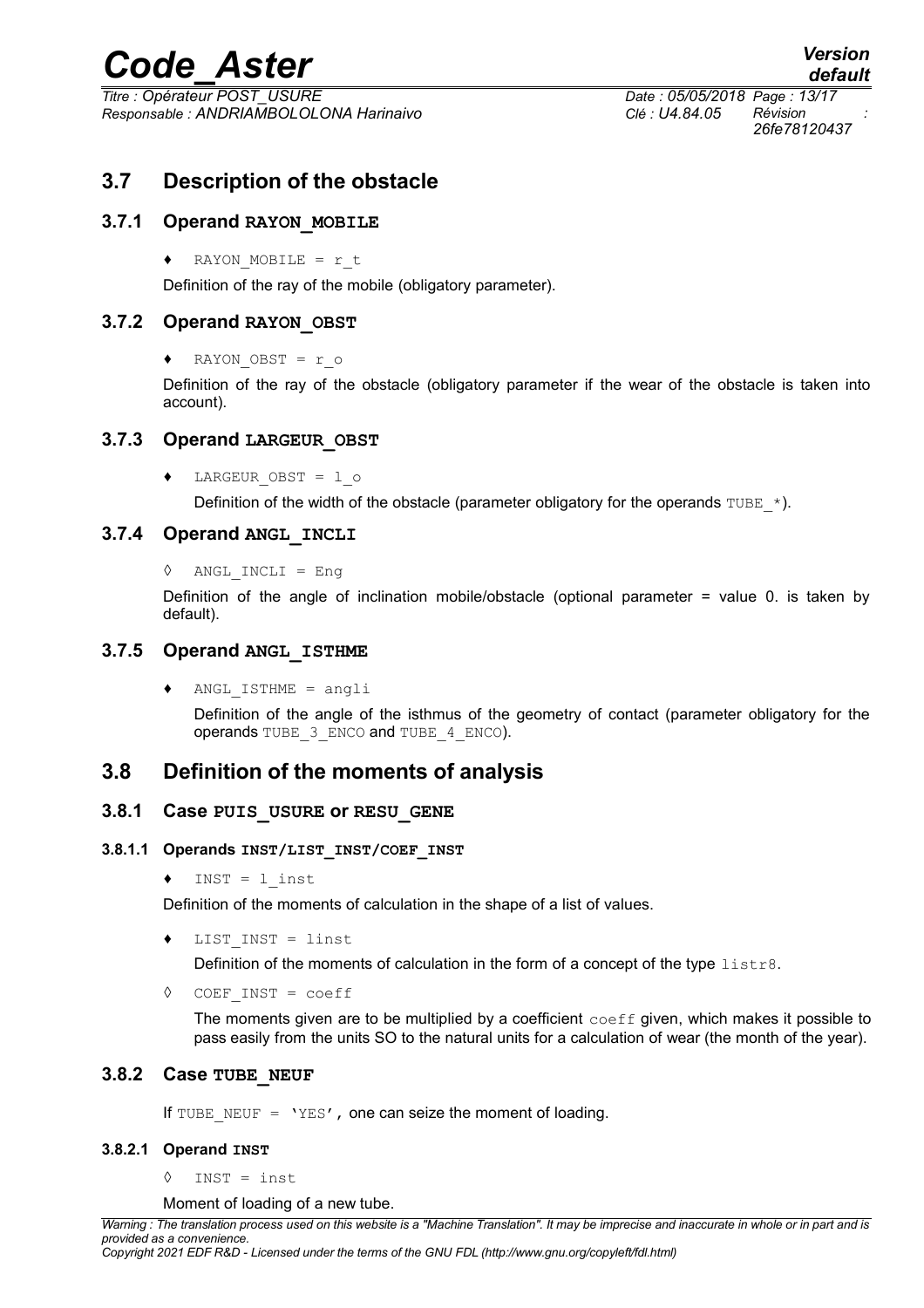*Titre : Opérateur POST\_USURE Date : 05/05/2018 Page : 14/17 Responsable : ANDRIAMBOLOLONA Harinaivo Clé : U4.84.05 Révision :*

Values of wear of the tube (V\_USUR\_TUBE, P\_USUR\_TUBE, V\_USUR\_TUBE\_SECT, P\_USUR\_TUBE\_SECT, V\_USUR\_TUBE\_CUMU) are put at 0 for the posterior moments at the moment of loading of the new tube. By default, one puts at 0 the values of wear of the last moment of the table if TUBE NEUF = 'YES'.

# **3.9 Operand ETAT\_INIT**

# **3.9.1 Keyword TABL\_USURE**

TABL USURE = tresu [table sdaster] Definition of the table which one wishes to reactualize.

# **3.9.2 Keyword INST\_INIT**

 $\Diamond$  INST INIT = all [R]

Definition of the moment from which one wishes to reactualize the table.

# **3.10 Operands TITLE/INFORMATION**

```
◊ TITLE = 'montitre'
```
Title which one wants to give to the result [U4.03.01].

◊ INFORMATION = / 1 / 2

Level of impression

- 1 pas d' impression.
- 2 impression volumes and depths of wear at the specified moments

*26fe78120437*

*default*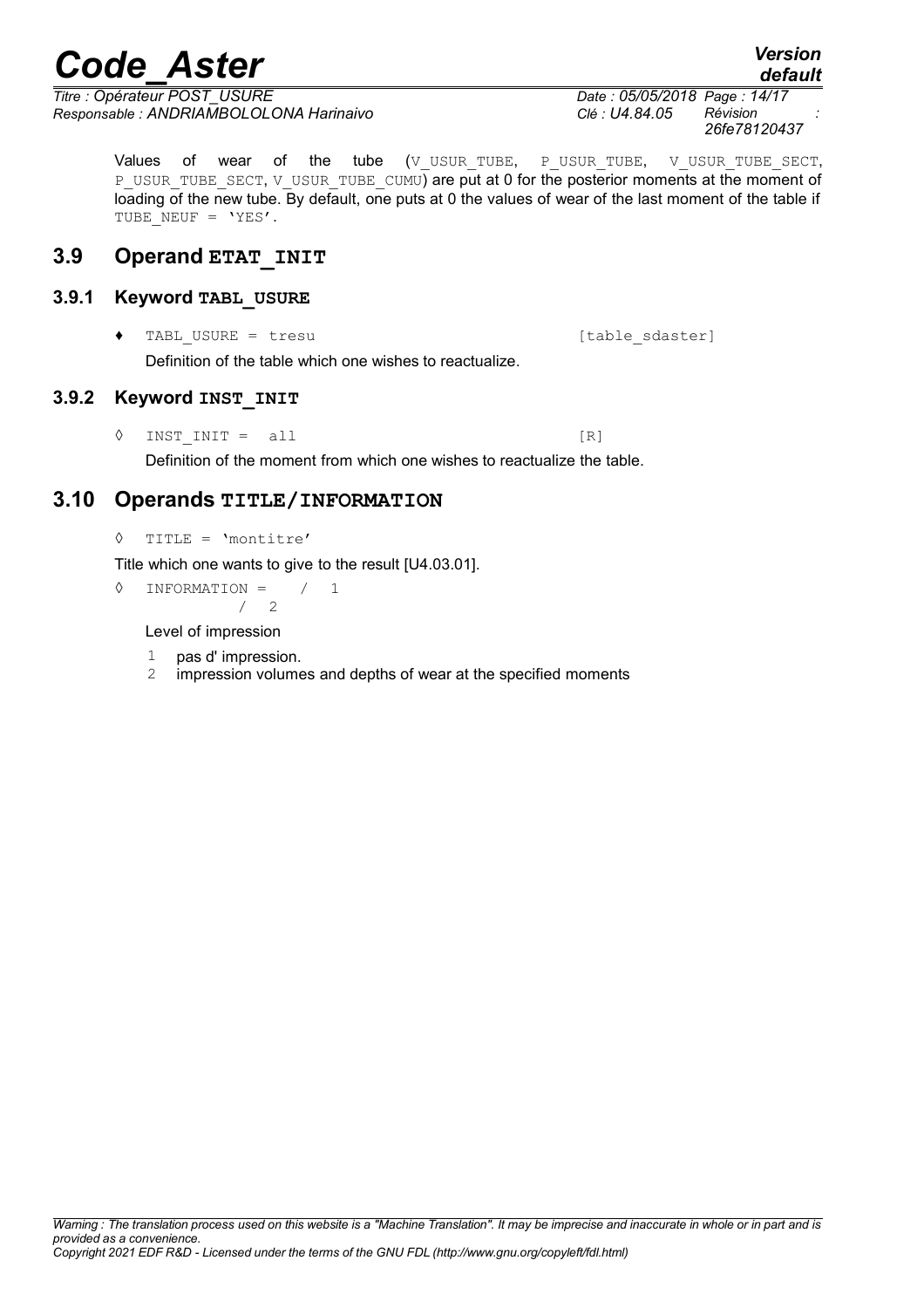*Titre : Opérateur POST\_USURE Date : 05/05/2018 Page : 15/17 Responsable : ANDRIAMBOLOLONA Harinaivo Clé : U4.84.05 Révision :*

*26fe78120437*

# **3.11 Produced table**

The order POST\_USURE generate a concept of the type counts, whose contents are:

| INST:        | moments to which the user wishes to know the volume and the depth of wear,           |
|--------------|--------------------------------------------------------------------------------------|
| V usur tube: | volume used on the level of the tube (for each moment specified by the user),        |
| V usur obst: | volume used on the level of the obstacle (for each moment specified by the<br>user), |
| P usur tube: | depth of wear on the level of the tube (for each moment specified by the user).      |

The order IMPR\_TABLE [U4.91.03] allows to print the results.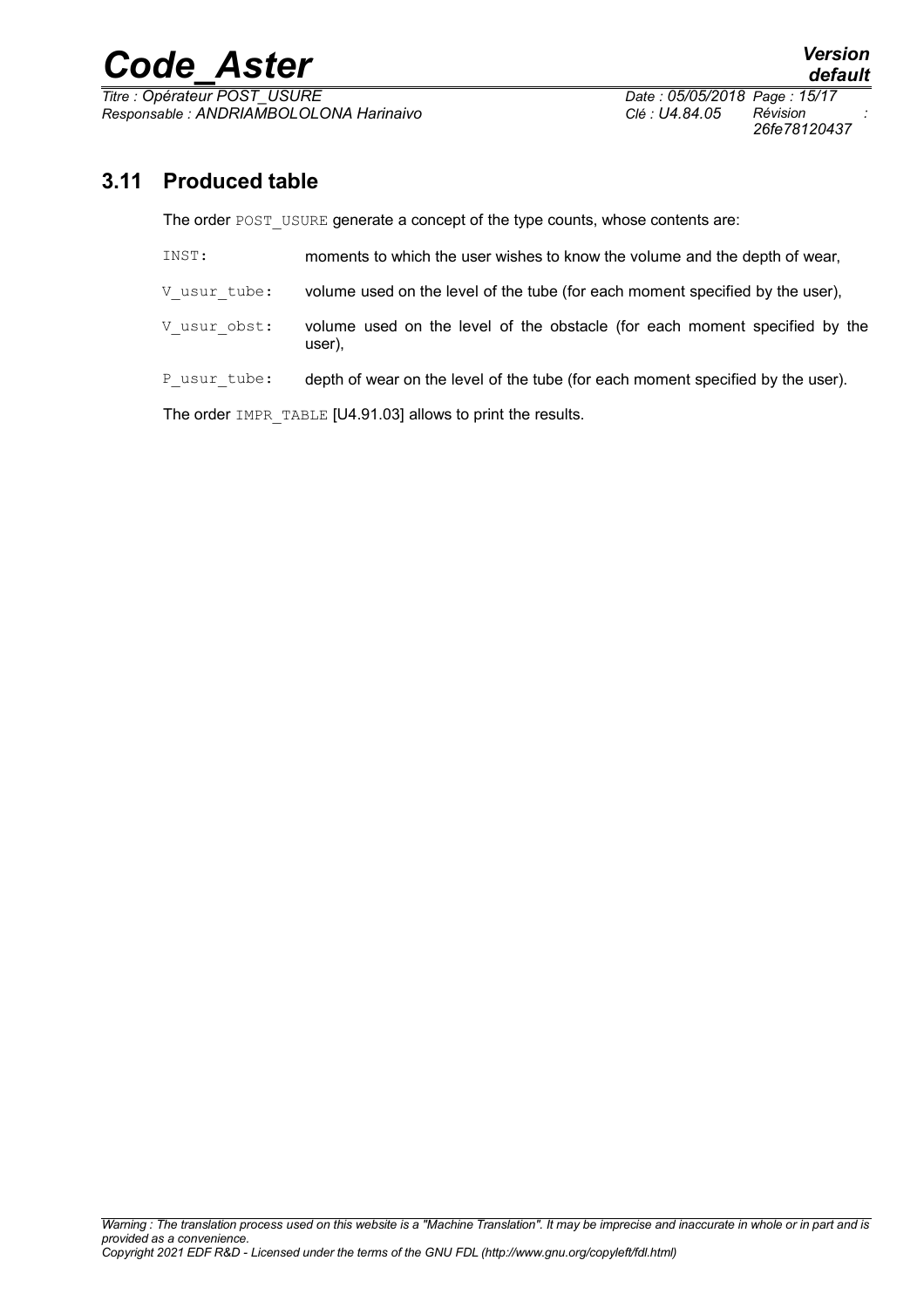*Responsable : ANDRIAMBOLOLONA Harinaivo Clé : U4.84.05 Révision :*

*Titre : Opérateur POST\_USURE Date : 05/05/2018 Page : 16/17 26fe78120437*

# **4 Checking - Execution**

# **4.1 Operand MATER\_USURE**

It is checked that the material couple provided by the user is in the database.

# **4.2 Operands RESU\_GENE / INST\_INIT / INST\_FIN / NB\_BLOC**

The value of INST\_FIN is compared with the final moment *t f* result tran\_gene. The value of INST\_FIN reserve is  $min(t_f, t_1)$ .

If the value of  $\text{INST\_INIT}$  *t*<sub>0</sub> is higher than the value of  $\text{INST\_FIN}$ , one stops in error.